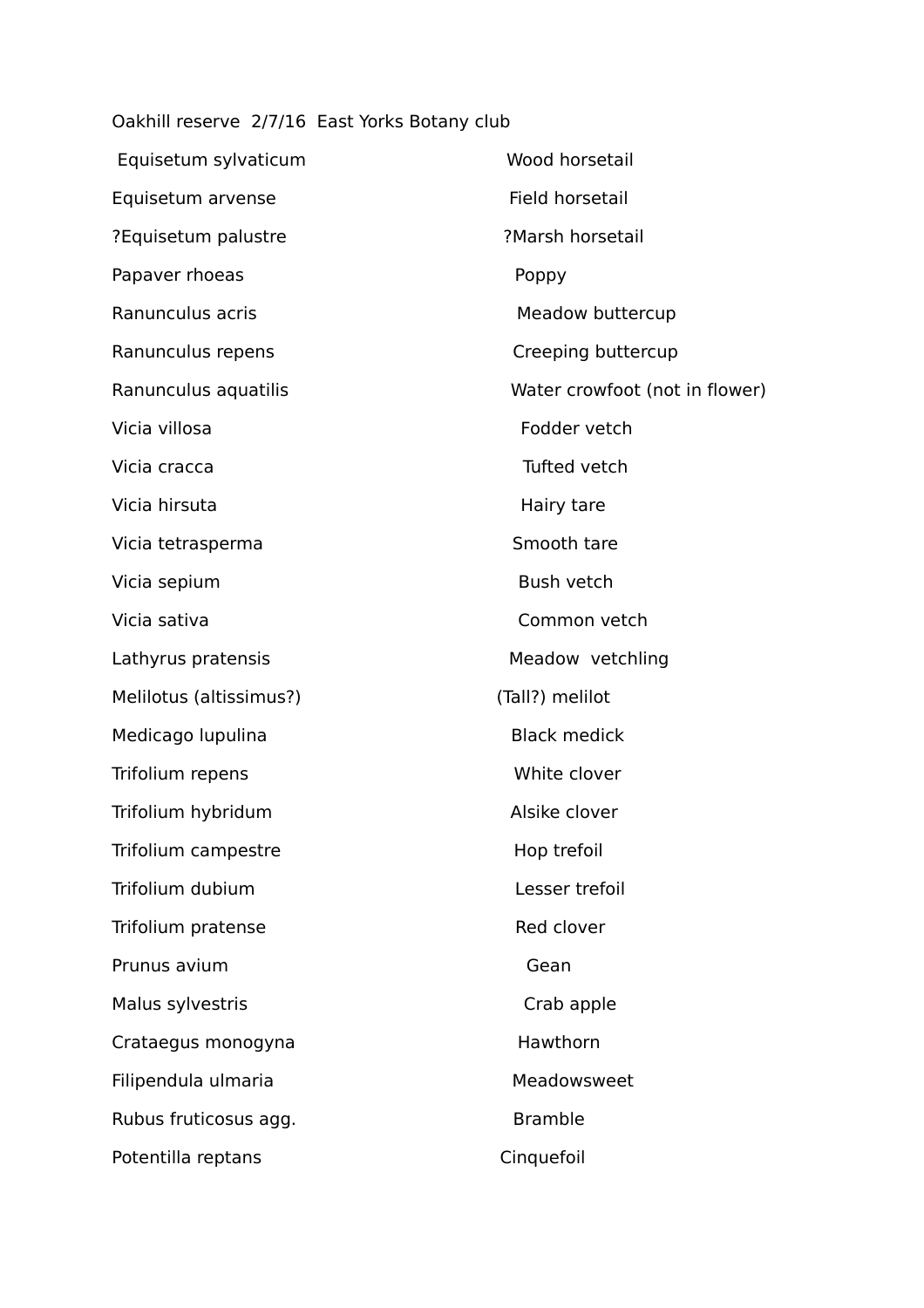Geum urbanum Wood avens Rosa canina agg. The contract of the Dog rose Urtica dioica Common nettle Juglans regia Walnut Betula pendula and states and states of Silver birch Corylus avellana hazel and the Hazel Euphorbia helioscopia Sun spurge Salix x fragilis Crack willow Salix aurita Hypericum perforatum **Perforate St.John's-wort** Geranium dissectum Cut-leaved cranesbill Geranium robertianum et al. et al. et al. et al. et al. et al. et al. et al. et al. et al. et al. et al. et al Lythrum salicaria **Purple loosestrife** Epilobium hirsutum Great hairy willowherb Epilobium parviflorum et al. (1999) Hoary willowherb Epilobium montanum Broad-leaved willowherb Epilobium palustre Marsh willowherb Chamerion angustifolium **Rosebay willowherb** Acer rubrum (planted) Red maple Acer pseudoplatanus Sycamore Tilia x europaea Common lime Tilia cordata and the small-leaved lime Reseda luteola Weld Barbarea vulgaris **Barbarea** vulgaris **Wintercress** Nasturtium officinale Watercress ? Lepidium latifolium **Processes** ?Dittander Sinapis arvensis **Charlock** Persicaria amphibian **Amphibious bistort**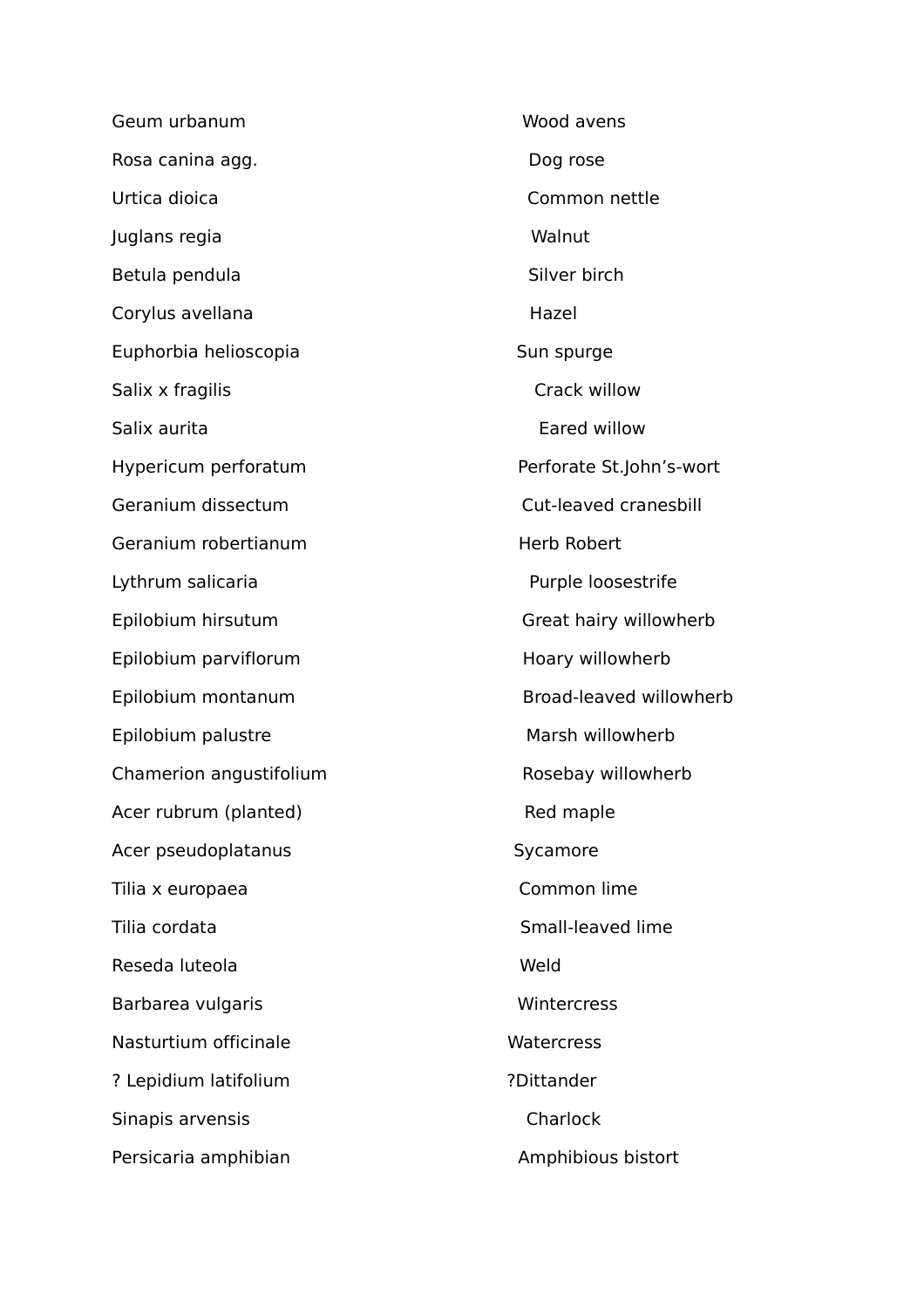Rumex crispus **Curled dock** Rumex sanguineus Wood dock Cerastium fontanum Common mouse-ear Anagallis arvensis and the settlement of the Scarlet pimpernel Galium album **Galium album Hedge bedstraw** Cruciata laevipes Crosswort Centaurium erythraea Common centaury Blackstonia perfoliata Xantonia yerlow-wort Symphytum x uplandicum example and the Russian comfrey Anchusa arvensis and a strategies and a strategies bugloss bugloss Myosotis secunda Creeping forget-me-not Myosotis arvensis **Field forget-me-not** Convolvulus arvensis The Convolvulus arvensis and the Convolvulus are example as the Field bindweed Veronica arvensis Wall speedwell Veronica persica Common field speedwell Chaenorhinum minus Small toadflax Plantago major **Greater plantain** Plantago lanceolata Ribwort plantain Callitriche sp. Nater starwort Verbascum Thapsus Great mullein Scrophularia auriculata Water figwort Stachys sylvatica and the Hedge woundwort Prunella vulgaris and selfheal Lycopus europaeus Communication Communication Communication Communication Communication Communication Communication Communication Communication Communication Communication Communication Communication Communication Communic Mentha aquatic Water mint Odontites vernus and a series and the Red bartsia Rhinanthus minor The Communist Communist Communist Pellow rattle Arctium minus Lesser burdock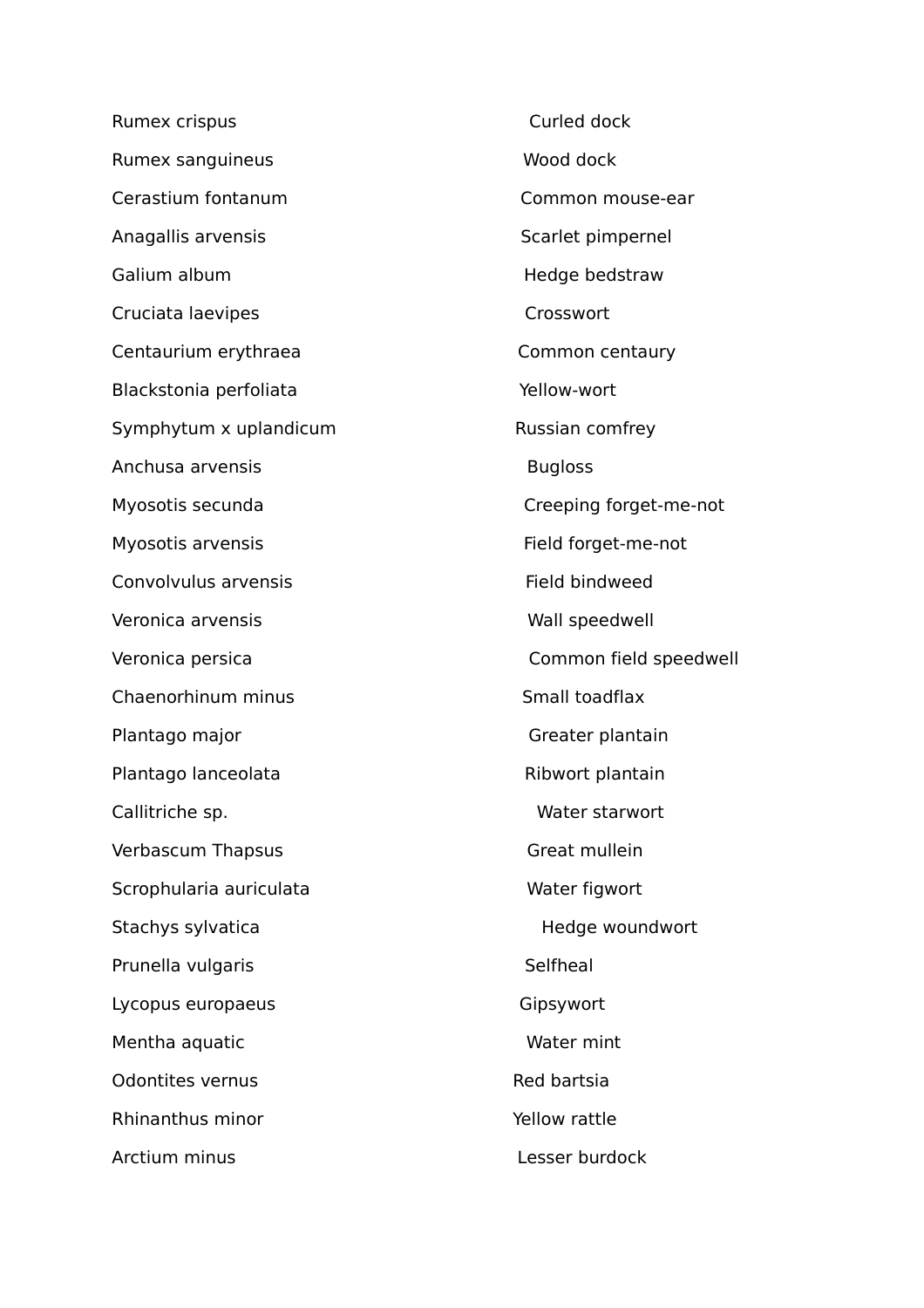Cirsium arvense **Communisties** Creeping thistle Centaurea nigra Common knapweed Helminthotheca echioides Bristly ox-tongue Tragopogon pratensis agg. Tragopogon pratensis agg. Sonchus asper **Prickly sowthistle** Crepis biennis **Rough hawksbeard** Pulicaria dysenterica **Fleabane** Artemisia vulgaris **Mugwort** Mugwort Achillea millefolium **Yarrow** Leucanthemum vulgare **Calculation** CX-eye daisy Matricaria chamomilla and some scented mayweed Senecio erucifolius et al. et al. et al. et al. et al. et al. et al. et al. et al. et al. et al. et al. et al. e Senecio vulgaris **Common ragwort** Tussilago farfara Coltsfoot Sambucus nigra **Elder** Elder Dipsacus fullonum Teasel Heracleum sphondylium and the Hogweed Lemna minor and a state of the Duckweed Alisma plantago-aquatica Water-plantain Potamogeton natans **Broad-leaved pondweed** Dactylorhiza fuchsia Common spotted orchid Dactylorhiza praetermissa Southern marsh orchid Ophrys apifera and a strategies of the Bee orchid Typha latifolia and a controller and a controller extending Reedmace Juncus acutiflorus Sharp-flowered rush Iuncus inflexus extending the Hard rush luncus effusus Soft rush Carex otrubae False fox sedge